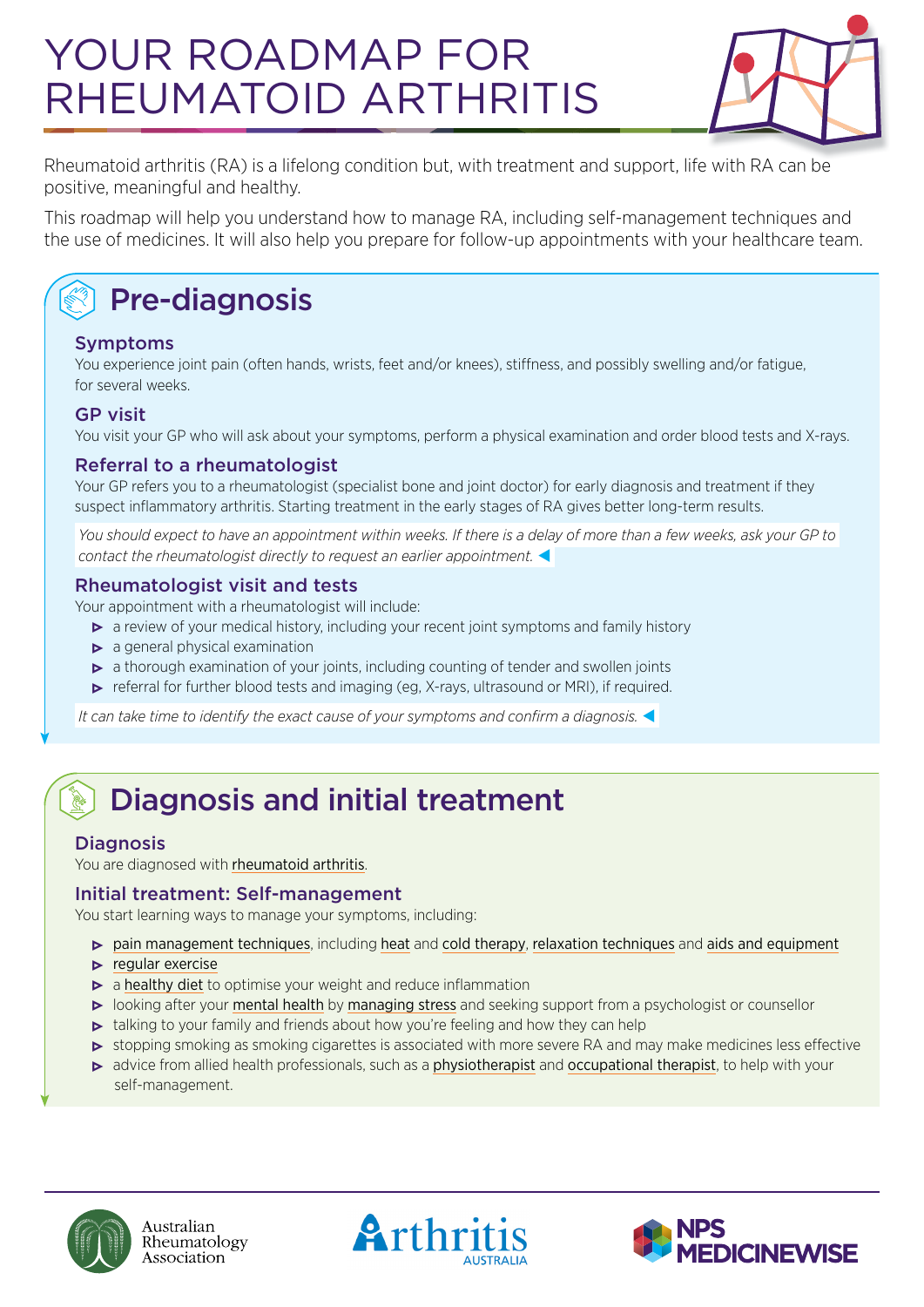#### Initial treatment: Medicines

Your first-line medicines begin with [disease-modifying antirheumatic drugs \(DMARDs\)](https://myra.org.au/article/tests-treatments-medicines-dmards-medicines/disease-modifying-anti-rheumatic-drugs-dmards). These might be used on their own or in combination.

- Most common: [methotrexate](https://rheumatology.org.au/patients/documents/Methotrexate_2019v2.pdf) with folic acid.
- Sometimes: [sulfasalazine](https://rheumatology.org.au/patients/documents/Sulfasalazine_2019.pdf), [hydroxychloroquine](https://rheumatology.org.au/patients/documents/Hydroxychloroquine_2019v2.pdf), [leflunomide](https://rheumatology.org.au/patients/documents/Leflunomide_Nov2019.pdf), or others.

These medicines are ideally started within 3 months of the onset of your symptoms are incumulation of the onset of your symptoms wav to take your dose. for the best long-term results. You can expect follow-up blood tests and frequent monitoring by your rheumatologist and GP to assess the effectiveness and side effects of your medicine.

For short-term use when you are first starting DMARDs or during flares, medicines may also include:

- **•** [glucocorticoids](https://rheumatology.org.au/patients/documents/Prednisolone_2019.pdf) (also known as corticosteroids) tablets or injections
- [non-steroidal anti-inflammatory drugs \(NSAIDs\)](https://rheumatology.org.au/patients/documents/NSAIDS_2019v2.pdf)
- $\triangleright$  pain relief medicines.

#### Learn more about RA

You can learn more about RA through:

- $\triangleright$  [Arthritis Australia](https://arthritisaustralia.com.au/) and their [MyRA website](https://myra.org.au/)
- talking to your healthcare team, which might include a rheumatologist, GP, physiotherapist, occupational therapist, rheumatology nurse, pharmacist, dietitian, podiatrist, or psychologist.

#### Follow-up visits

Visit your rheumatologist for follow-up every 3–6 months to:

- **•** assess the status of your RA and the need to modify any of your medicines or other treatments
- review your immunisation status and the risk of problems with your heart and blood vessels
- $\triangleright$  perform additional imaging and blood tests if required.

### Modifying treatment

#### Modifying DMARD treatment

Your rheumatologist can refine your medicines if your RA is not well controlled, by

- switching you to a different DMARD
- adding DMARDs in combination.

#### Adding biological or targeted medicines

If your RA is not controlled after 6 months of DMARD treatment, your rheumatologist can add other medicines which work by blocking specific substances in the immune system. These are called biological medicines and targeted medicines.

- **•** [Abatacept \(Orencia\)](https://rheumatology.org.au/patients/documents/Abatacept_2019.pdf)
- [Adalimumab \(Humira\)](https://rheumatology.org.au/patients/documents/Adalimumab_Apr2019.pdf)
- $\triangleright$  [Baricitinib](https://rheumatology.org.au/patients/documents/baricitinib_Apr19.pdf) (Olumiant)
- **•** [Certolizumab \(Cimzia\)](https://rheumatology.org.au/patients/documents/Certolizumab_2019.pdf)
- **[Etanercept \(Brenzys, Enbrel\)](https://rheumatology.org.au/patients/documents/Etanercept_2019.pdf)**
- [Golimumab \(Simponi\)](https://rheumatology.org.au/patients/documents/Golimumab_2019.pdf)
- [Infliximab](https://rheumatology.org.au/patients/documents/Infliximab_2019.pdf) (Inflectra, Remicade, Renflexis)
- [Rituximab \(Mabthera, Riximyo, Truxima\)](https://rheumatology.org.au/patients/documents/Rituximab_2019_Apr.pdf)
- **•** [Tocilizumab](https://rheumatology.org.au/patients/documents/Tocilizumab_2019-apr.pdf) (Actemra)
- $\triangleright$  [Tofacitinib](https://rheumatology.org.au/patients/documents/Tofacitinib_2019_Apr_000.pdf) (Xeljanz)
- [Upadacitinib \(Rinvoq\)](https://rheumatology.org.au/patients/documents/Upadacitinib2020.pdf)

There are many different biological and targeted medicines, as well as biosimilar\* medicines, so know which one you are using.



Australian Rheumatology Association





Use the [Low-dose methotrexate](http://www.nps.org.au/bdmards/rheumatological-conditions)  [action](http://www.nps.org.au/bdmards/rheumatological-conditions) plan to discuss the pros and cons of methotrexate with your rheumatologist and plan the best